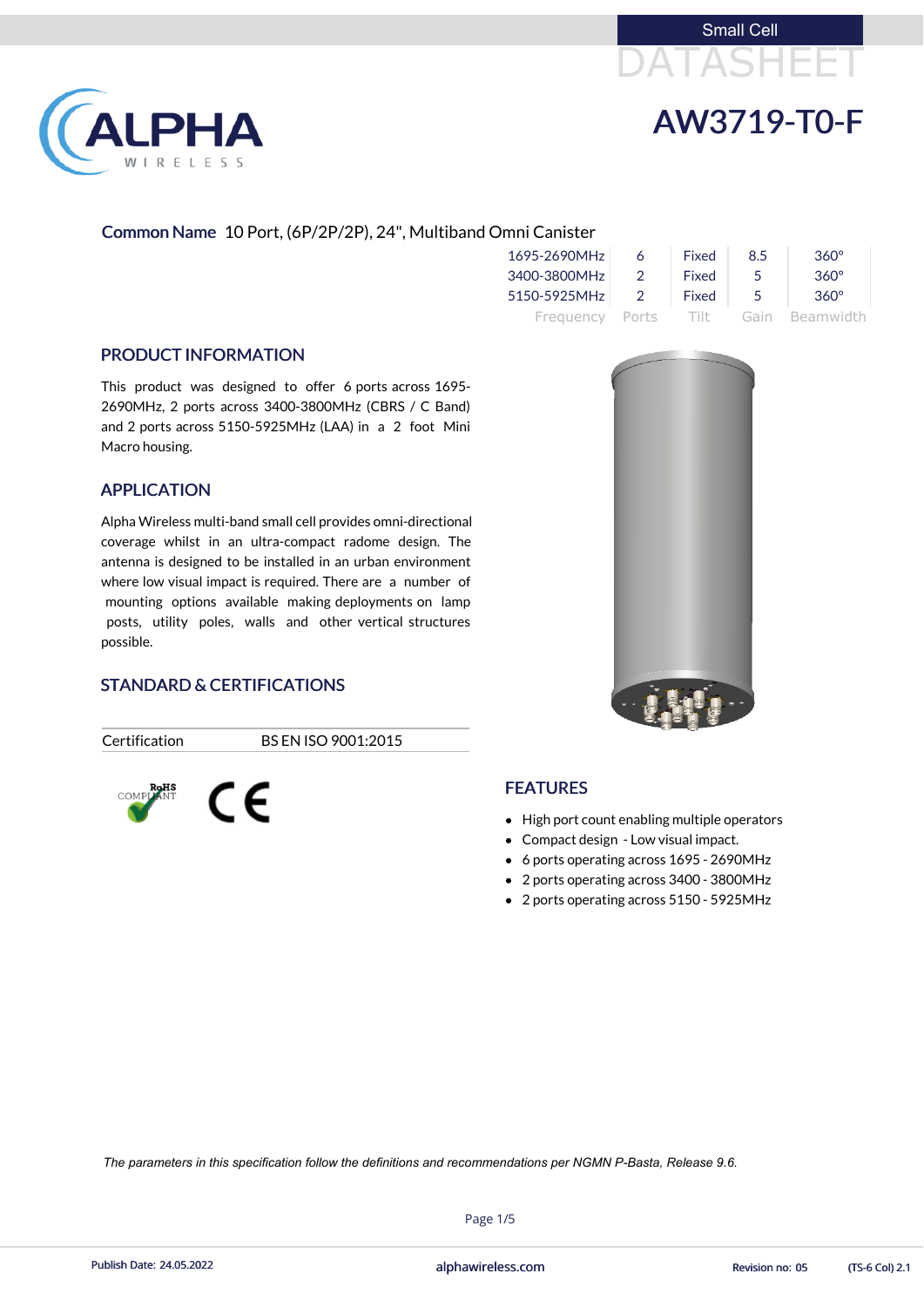

AW3719-T0-F

### TECHNICAL SPECIFICATION

| <b>Electrical Specifications</b>              |                                      |            |                                                |                 |                 |                 |                 |                 |
|-----------------------------------------------|--------------------------------------|------------|------------------------------------------------|-----------------|-----------------|-----------------|-----------------|-----------------|
| <b>Frequency Range</b>                        |                                      | <b>MHz</b> | 1695-1995                                      | 1920-2170       | 2170-2500       | 2500-2690       | 3400-3800       | 5150-5925       |
| Polarisation                                  |                                      | Degree     | +/-45° Slant Linear                            |                 |                 |                 |                 |                 |
| Gain                                          | Basta                                | dBi        | $7.8 \pm 0.5$                                  | $8.3 \pm 0.5$   | $8.0 + 0.5$     | $8.5 \pm 0.5$   | $4.5 \pm 0.5$   | $4.5 \pm 0.5$   |
|                                               | <b>Max</b>                           | dBi        | 8.3                                            | 8.8             | 8.5             | 9.0             | 5.0             | 5.0             |
| Azimuth Beamwidth                             |                                      | Degree     | $360^\circ$                                    | $360^\circ$     | $360^\circ$     | $360^\circ$     | $360^\circ$     | $360^\circ$     |
| <b>Elevation Beamwidth</b>                    |                                      | Degree     | $19^\circ$                                     | $17^\circ$      | $15^\circ$      | $13^\circ$      | $30^\circ$      | $28^\circ$      |
| <b>Electrical Downtilt</b>                    |                                      | Degree     | TO <sup>o</sup>                                | TO <sup>o</sup> | TO <sup>o</sup> | TO <sup>o</sup> | TO <sup>o</sup> | TO <sup>o</sup> |
|                                               | <b>Electrical Downtilt Deviation</b> | Degree<    | $1.5^\circ$                                    | $1.5^\circ$     | $1.5^\circ$     | $1.5^\circ$     | $3^{\circ}$     | $3^{\circ}$     |
| Ohms<br>Impedance                             |                                      |            | 50                                             |                 |                 |                 |                 |                 |
| <b>VSWR</b>                                   |                                      | $\prec$    | 1.5                                            |                 |                 |                 |                 |                 |
| <b>Return Loss</b>                            |                                      | dB         | 14                                             |                 |                 |                 |                 |                 |
| Isolation                                     |                                      | dB         |                                                |                 |                 |                 |                 |                 |
| Intraband Isolation<br>(same band/same array) |                                      | dB         | 25<br>25<br>25<br>25<br>25                     |                 |                 |                 | 25              |                 |
| (same band different array)                   | Network to Network Isolation         | dB         | 28                                             | 28              | 28              | 28              | 28              | 28              |
| Interband Isolation                           |                                      | dB         | 28                                             | 28              | 28              | 28              | 28              | 28              |
| (different band and array)                    |                                      |            |                                                |                 |                 |                 |                 |                 |
| Passive Intermodulation                       |                                      | dBc<       | $-150$                                         | $-150$          | $-150$          | $-150$          | N/A             | N/A             |
|                                               | Cross-Polar Discrimination (0°)      | dB         | 10                                             | 10              | 10              | 10              | 10              | 10              |
|                                               | Maximum Effective Power Per Port     | W          | 50<br>250<br>250<br>250<br>250<br>$\mathbf{1}$ |                 |                 |                 |                 |                 |

## Representative Pattern Files











| 590MHz           | <b>OMH<sub>z</sub></b><br>3400 |
|------------------|--------------------------------|
| <b>Elevation</b> |                                |
|                  |                                |

For radiation pattern files, please login at www.alphawireless.com



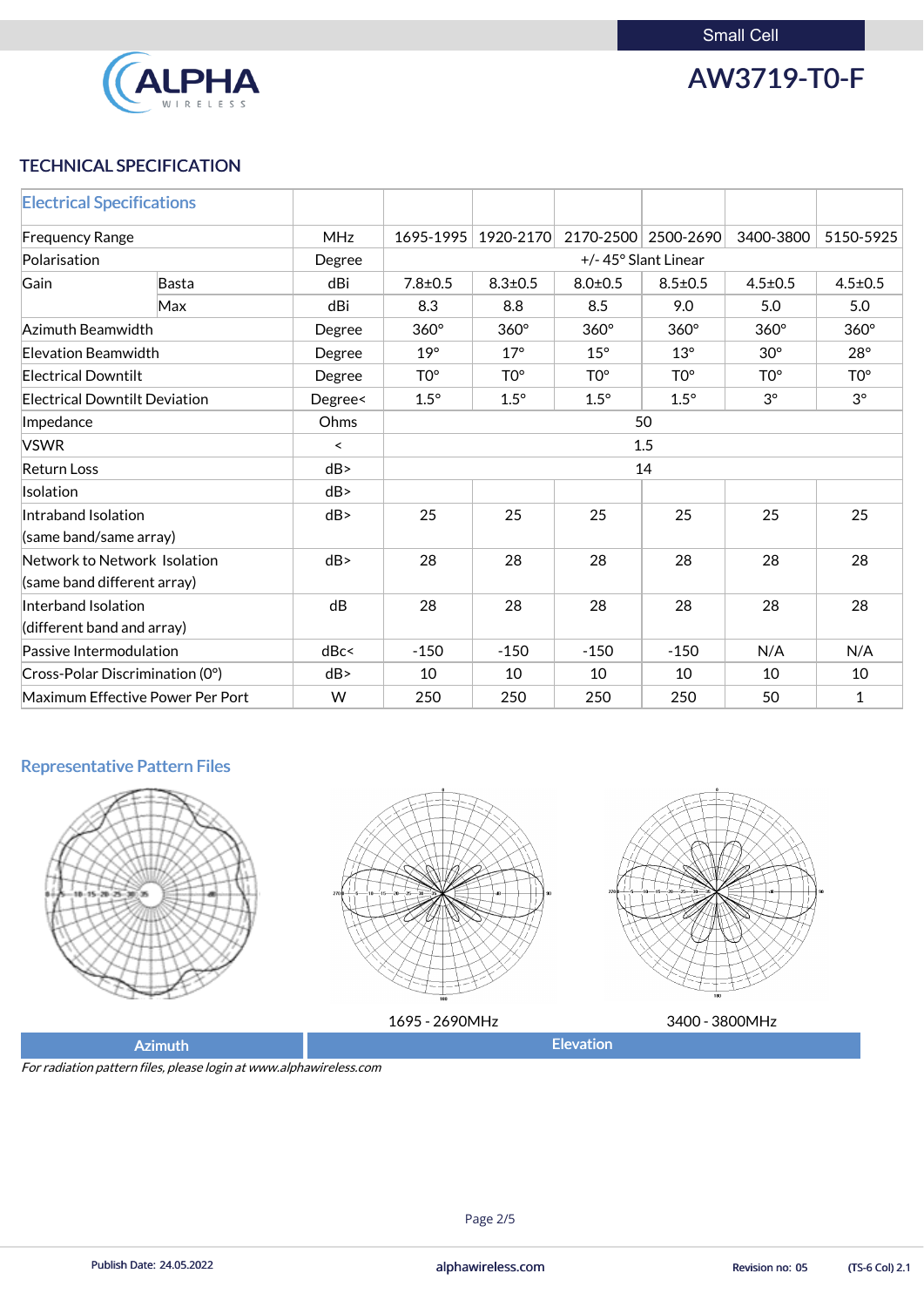

## AW3719-T0-F

## TECHNICAL SPECIFICATION

#### Mechanical Specifications

| <b>Dimensions</b>                               | $mm$ (in)            | $610(24) \times 248(9.8)$                |
|-------------------------------------------------|----------------------|------------------------------------------|
| Volume                                          | $ft^3(1)$            | 2.32(65.6)                               |
| Packing Size (LxWxD)                            | $mm$ (in)            | 819 (32.2) x 350 (13.7) x 310 (12.2)     |
| Net Weight (antenna)                            | kg (lb)              | 5(11)                                    |
| Net Weight (mount)                              | kg (lb)              | 3(6.6)                                   |
| <b>Shipping Weight</b>                          | kg (lb)              | 9.5(21)                                  |
| Connector Type (Female)                         |                      | $4.3 - 10$                               |
| <b>Connector Position</b>                       |                      | <b>Bottom</b>                            |
| <b>Connector Quantity</b>                       |                      | 10 (6P Mid Band, 2P CBRS/C Band, 2P LAA) |
| Windload Frontal (at Rated Wind Speed: 150km/h) | N                    | 120(27)                                  |
| Windload Lateral (at Rated Wind Speed: 150km/h) | N                    | 120(27)                                  |
| <b>Survival Wind Speed</b>                      | $km/h$ (mph)         | 200 (125)                                |
| <b>Radome Material</b>                          |                      | <b>ASA</b>                               |
| Radome Colour                                   | <b>RAL</b>           | 7035 (light grey)                        |
| <b>Product Compliance Environmental</b>         |                      | <b>RoHS</b>                              |
| <b>Lightning Protection</b>                     |                      | <b>DC Grounded</b>                       |
| Cold Temperature Survival                       | Celsius (Fahrenheit) | $-40(-40)$                               |
| Hot Temperature Survival                        | Celsius (Fahrenheit) | 70 (158)                                 |
|                                                 |                      |                                          |

### Array Layout and RET Information

п

|                |    |                |                | A         |
|----------------|----|----------------|----------------|-----------|
|                |    |                |                |           |
| Y <sub>1</sub> |    | Y <sub>2</sub> | Y3             |           |
|                |    |                |                |           |
|                |    |                |                | I         |
|                |    |                |                | $\mathbf$ |
|                | P1 |                | O <sub>1</sub> |           |
|                |    |                |                | N         |
|                |    |                |                | nc        |

| Array | <b>Frequency MHz</b> | Ports   |
|-------|----------------------|---------|
| Y1    | $1695 - 2690$        | $1 - 2$ |
| Y2    | $1695 - 2690$        | $3 - 4$ |
| Y3    | 1695 - 2690          | $5 - 6$ |
| P1    | 3400 - 3800          | $7 - 8$ |
|       | $5150 - 5925$        | 9 - 10  |

ote: Coloured box sizes do not represent antenna sizes.

#### Page 3/5

Publish Date: 24.05.2022 **Exercise Service Service Cole 2.1** alphawireless.com **Revision no: 05** (TS-6 Col) 2.1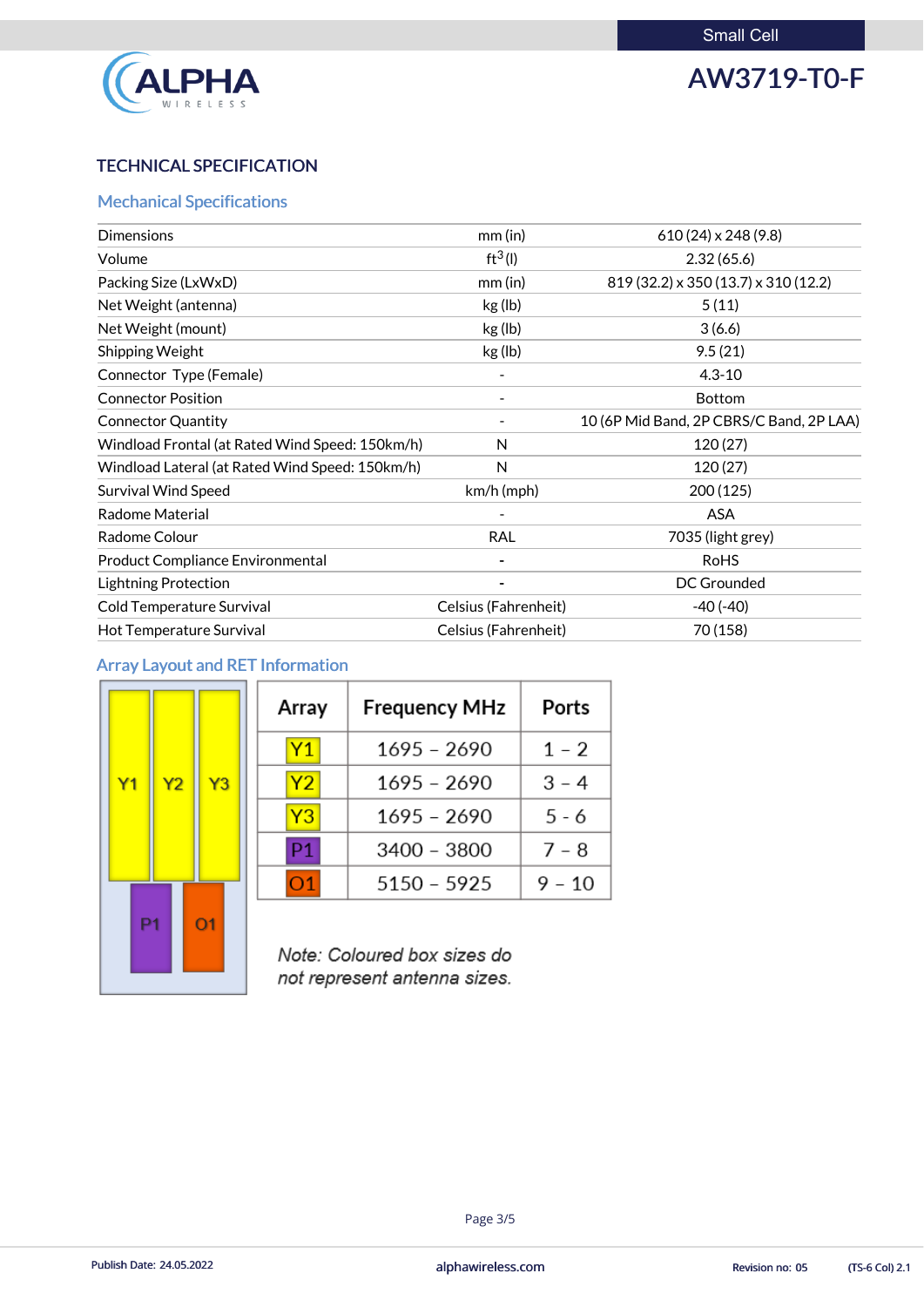Small Cell



## AW3719-T0-F

## Mechanical Illustration







(TS-6 Col) 2.1

Page 4/5

Publish Date: 24.05.2022 **alphawireless.com** and a series and a series of the Revision no: 05